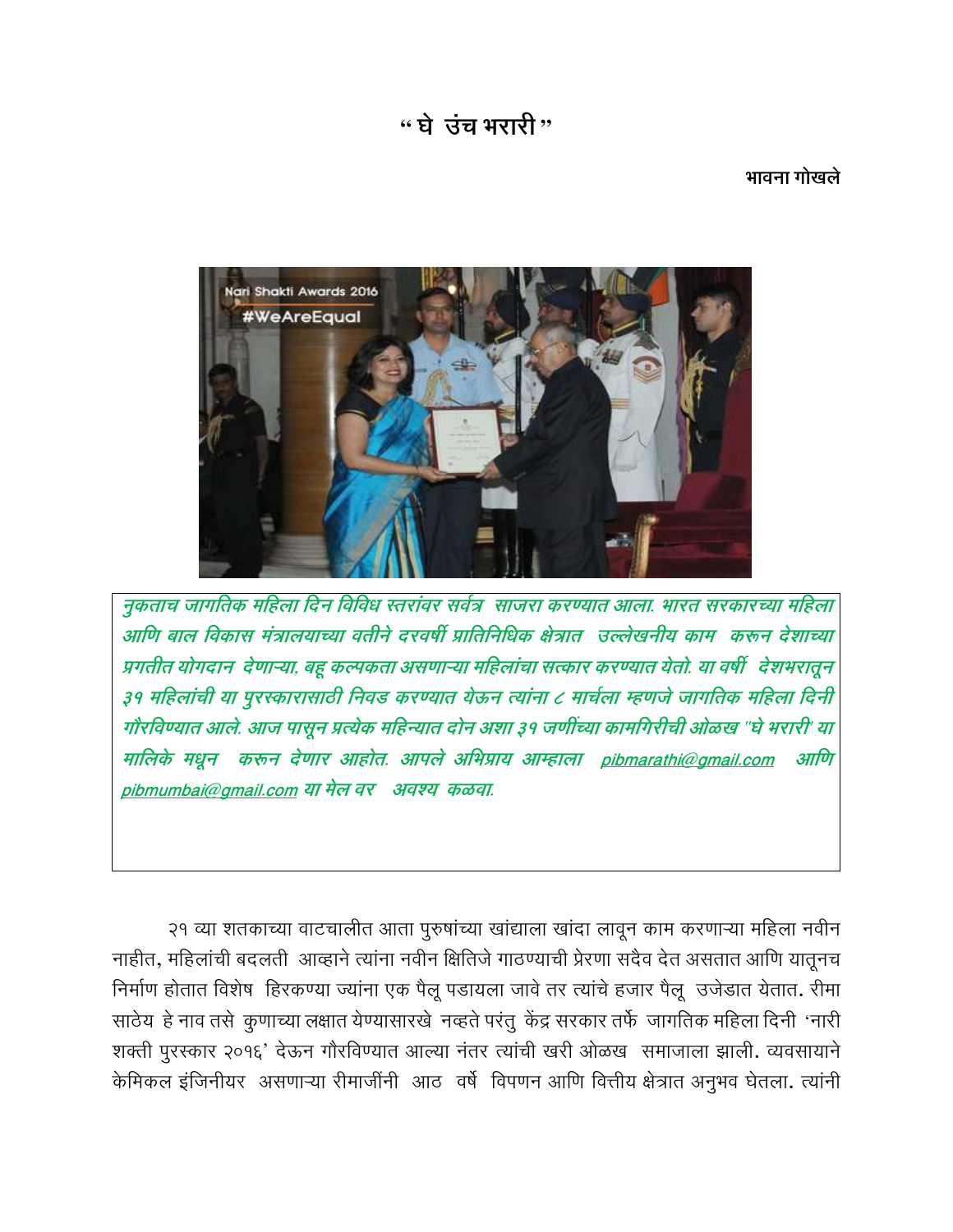सुरवातीचे साडे चार वर्ष ' इको लॅब' या अमेरिका स्थित नामांकित कंपनी मध्ये भारतासाठी विपणन अधिकारी म्हणून ऑन लाईन काम केले. " कृषी स्टार "येथे वर्षभर महाव्यवस्थापक म्हणून काम करतांना महाराष्ट्र आणि गुजरात येथील छोट्या टोमॅटो उत्पादन करणाऱ्या शेतकऱ्यांसाठी विपणन संलग्नता सुरु केली यामुळे शेतकऱ्यांना त्यांच्या उत्पादनाला बाजारपेठ मिळवण्यासाठीचे श्रम वाचले आणि प्रत्यक्ष बाजारपेठेशी संलग्नता वाढून विक्री मध्ये वाढ झाली.

नोकरी करतांना घेतलेल्या ज्ञानाचा फायदा काही तरी भरीव करावे या इच्छा शक्तीत परावर्तित झाला आणि आपण समाजाचे काही तरी देणे लागतो या उद्देशाने त्यांनी चाकोरी बद्ध नोकरीकडे पाठ फिरवून स्वतःच्या व्यवसायाला सुरवात केली. त्यांनी 'हॅपी रूट्स' या संस्थेची स्थापना करून महाराष्ट्रातील विदर्भ, मराठवाडा, मध्य महाराष्ट्र पश्चिम आणि दक्षिण महाराष्ट्र या पाच विभागातील आदिवासी शेतकरी आणि महिलांना एक नवा कवडसा उघडून दिला.

## भरीव काय $\,$  ?

कृषी स्टार येथे काम करतांना शेतकऱ्यांशी झालेली चर्चा, त्यांच्या समस्या आणि त्यांच्या समोर असलेली आव्हाने शेमाजींना स्वस्थ बसू देईनात म्हणून त्यांनी महाराष्ट्रातील आदिवासी बहुल प्रदेशांना भेटी देण्याचे ठरवले. महाराष्ट्रभर सर्वत्र भेट देतांना त्यांना जाणवले की, फक्त एक दिवसाची रोजी रोटी मिळविणाऱ्या शेतकऱ्यांना शेतीसह पूरक उद्योगाची जोड दिल्यास त्यांचा रोजचा प्रश्न सुटेल. या संकल्पनेतुनच हैप्पी रूट्स या संस्थेची स्थापना त्यांनी केली. हैप्पी रूट्स सामाजिक उपक्रम असून महाराष्टातील पाच विभागात कार्यरत आहे.

त्यांच्या आदिवासी क्षेत्राच्या भेटी बद्दल विचारले असता त्या म्हणाल्या की, भारतातील शेतकरी राष्ट्राला पोषक धान्यांचे भरीव उत्पादन देतो परंतु त्याची स्वतःची रोजची कमाई रुपये १४० पेक्षा जास्त नाही (२\$ प्रतिदिन). "शेतकी उत्पादनाला कमी मूल्य आणि आधुनिक प्रक्रिया कौशल्याचा अभाव या कारणांमुळे शेतकरी नेहमीच कमी उत्पन्न गटा मध्ये अंतर्भूत झाला असून कर्जाचा ससेमिरा त्याच्यापासून सुटला नाही. ही परिस्थिती बदलण्याचे आम्ही ठरवले असल्याचे सीमा साठे म्हणाल्यात.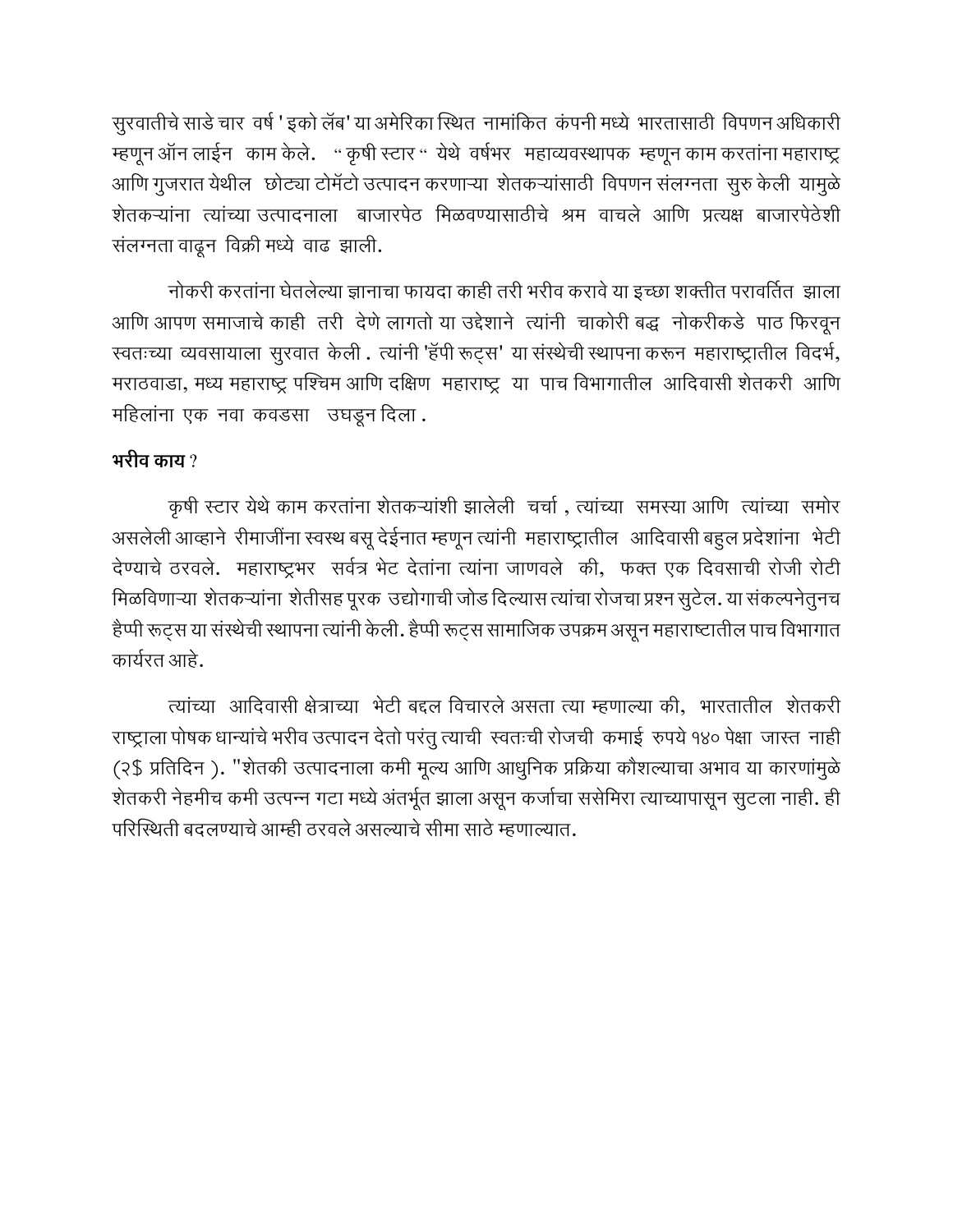

## विशेष प्रयत्न

रीमा साठे व्यवसायाने केमिकल इंजिनिअर तसेच वित्त आणि विपणन क्षेत्रात व्यावसायिक व्यवस्थापन पदव्यूतर झाल्या असल्याने त्यांनी कृषी उत्पादन संशोधना बरोबर विपणन संशोधनावरही जोर दिला एवढाच करून त्या थांबल्या नाहीत तर शेतकऱ्याची नफा मर्यादा कशी वाढेल याकडे त्यांनी लक्ष दिले; परिणाम स्वरूप जो शेतकरी पहिल्यांदा १० ते २०% सीमांत नफा घ्यायचा तो आता १००% नफा मिळवू लागला यासाठी शेतकऱ्यांना हॅपी रूट्स कडून मार्गदर्शन आणि प्रोत्साहन मिळाले. हैप्पी रूट्स, पाच सहा शेतकऱ्यांकडून कच्चा माल प्रत्यक्षपणे खरेदी करून त्याचा उपयोग पोषक स्नॅक्स बनविण्यासाठी करायची. शेतकऱ्यांना उत्कृष्ट बाजारभाव मिळवून देण्याच्या आश्वासनामुळे शेतकऱ्यांचा हॅपी रूट्स वरचा विश्वास वाढला

"सध्या आमच्याकडे महाराष्ट्र आणि महाराष्ट्रा बाहेरील १०,००० शेतकऱ्यांचे आणि २,००० महिलांचे नेटवर्क असून आम्ही त्यांना उत्तम बाजारभावाची हमी दिली आहे त्यामुळे हे शेतकरी आमच्या साठी उत्कृष्ट प्रतीचे धान्य राखून ठेवतात." असे ही रीमा म्हणाल्यात

## भविष्यातील योजना

अहमदनगर, अमरावती, पुणे, कोल्हापूर, सातारा या जिल्ह्यातील गैर सरकारी संघटना आणि शेतकरी समूहांबरोबर हॅपी रूट्स सध्या पर्यावरण शिक्षण केंद्रावर (सी इ इ) काम करीत असून या प्रकल्पांतर्गत, भारतातील अशी पिके जी बाजारपेठ न मिळण्याच्या अभावामुळे धोक्याच्या पातळीत असून दुर्लक्षित आहेत त्यांच्या साठी बाजारपेठ स्थापन करण्याचा प्रयत्न हैप्पी रूट्स करीत आहे. संस्थेचा प्रयत्न अशा पिकांना पुनर्जीवन मिळवून) शहरी ग्राहक बाजारपेठेत) विक्रीसाठी स्थान मिळवून देणे हा आहे. या संदर्भातील संस्थेचा पहिला प्रयत्न यशस्वी झाला असून बट्टू (buckwheat) आणि काळभात (black husk rice) ही पिके जी सह्यांद्रीच्या डोंगराळ भागात पर्जन्य प्रवण क्षेत्रात वाढतात त्यांना नव्याने जीवन मिळाले आहे.